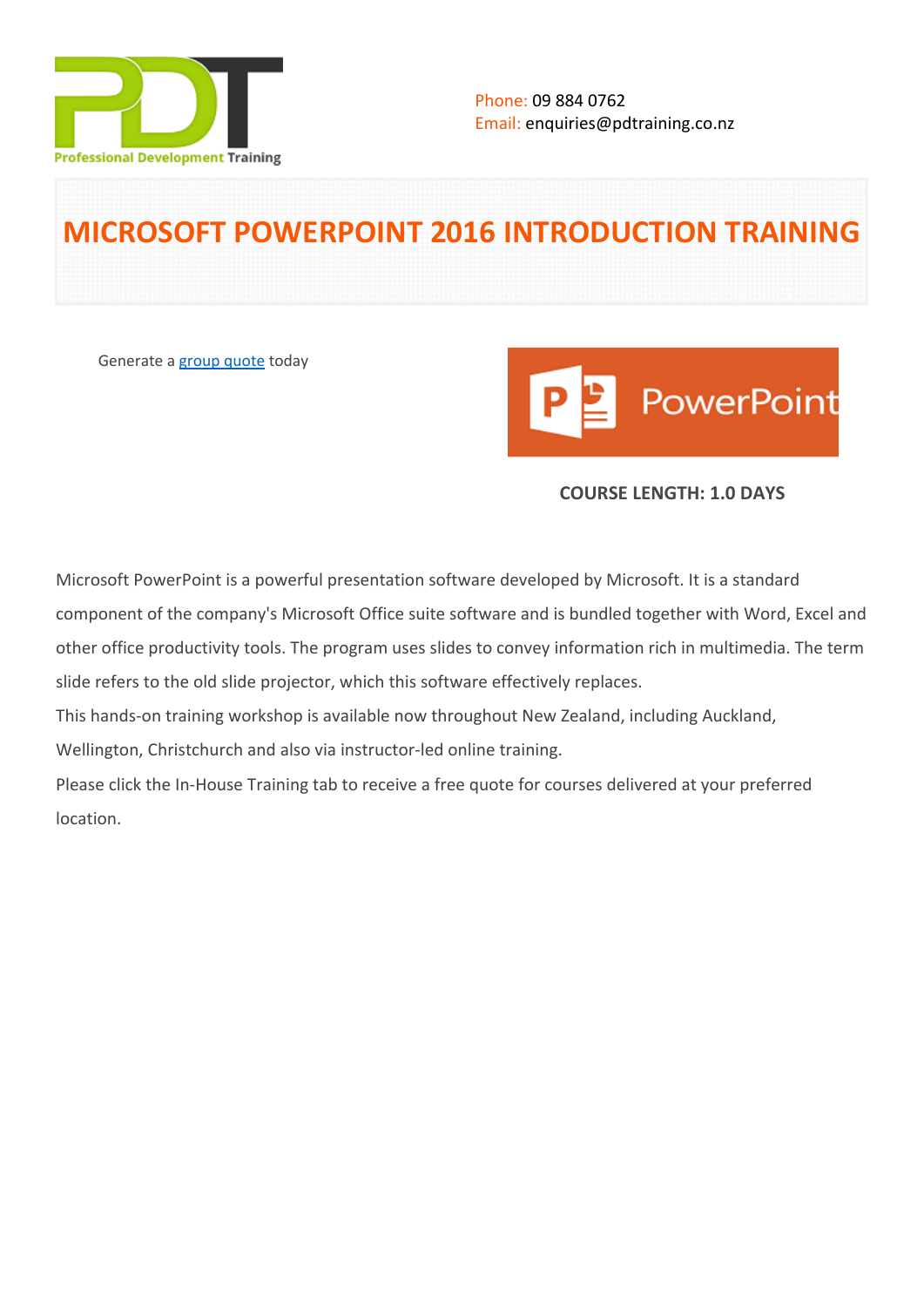## **MICROSOFT POWERPOINT 2016 INTRODUCTION TRAINING COURSE OUTLINE**

### **FOREWORD**

This Introduction to PowerPoint 2016 training course is designed for students who are interested in learning the fundamentals needed to create and modify basic presentations using Microsoft Office PowerPoint 2016. Students will explore the PowerPoint environment and create a presentation. Students will format text on slides to enhance clarity and add graphical objects to a presentation and modify them. Students will also add tables and charts to a presentation to present data in a structured form and then finalise a presentation.

## **OUTCOMES**

This course is intended for students who have little or no familiarity with Microsoft PowerPoint 2016 or more experienced Word users who want to learn the topics covered in this course in the 2016 interface. **After completing this course, students will be able to:**

- Understand the features of MS PowerPoint
- Develop a PowerPoint Presentation
- Perform Advanced Text Editing
- Add Graphical Elements to Your Presentation
- Modify Objects in Your Presentation
- Add Tables to Your Presentation
- Add Charts to Your Presentation
- Prepare to Deliver Your Presentation

#### **MODULES**

#### **Lesson 1: Getting Started with PowerPoint**

- What is PowerPoint?
- The Default PowerPoint Presentation
- Using Tell Me

#### **Lesson 2: Developing a PowerPoint Presentation**

- Templates
- Insert a Slide Layout
- Slide Layout
- Text Boxes
- Presentation Views

#### **Lesson 3: Performing Advanced Text Editing**

- Character Formats
- Bulleted Lists
- Text Box Formatting Options

## **Lesson 4: Adding Graphical Elements to Your Presentation**

- Local Pictures
- Insert Shapes
- Insert WordArt